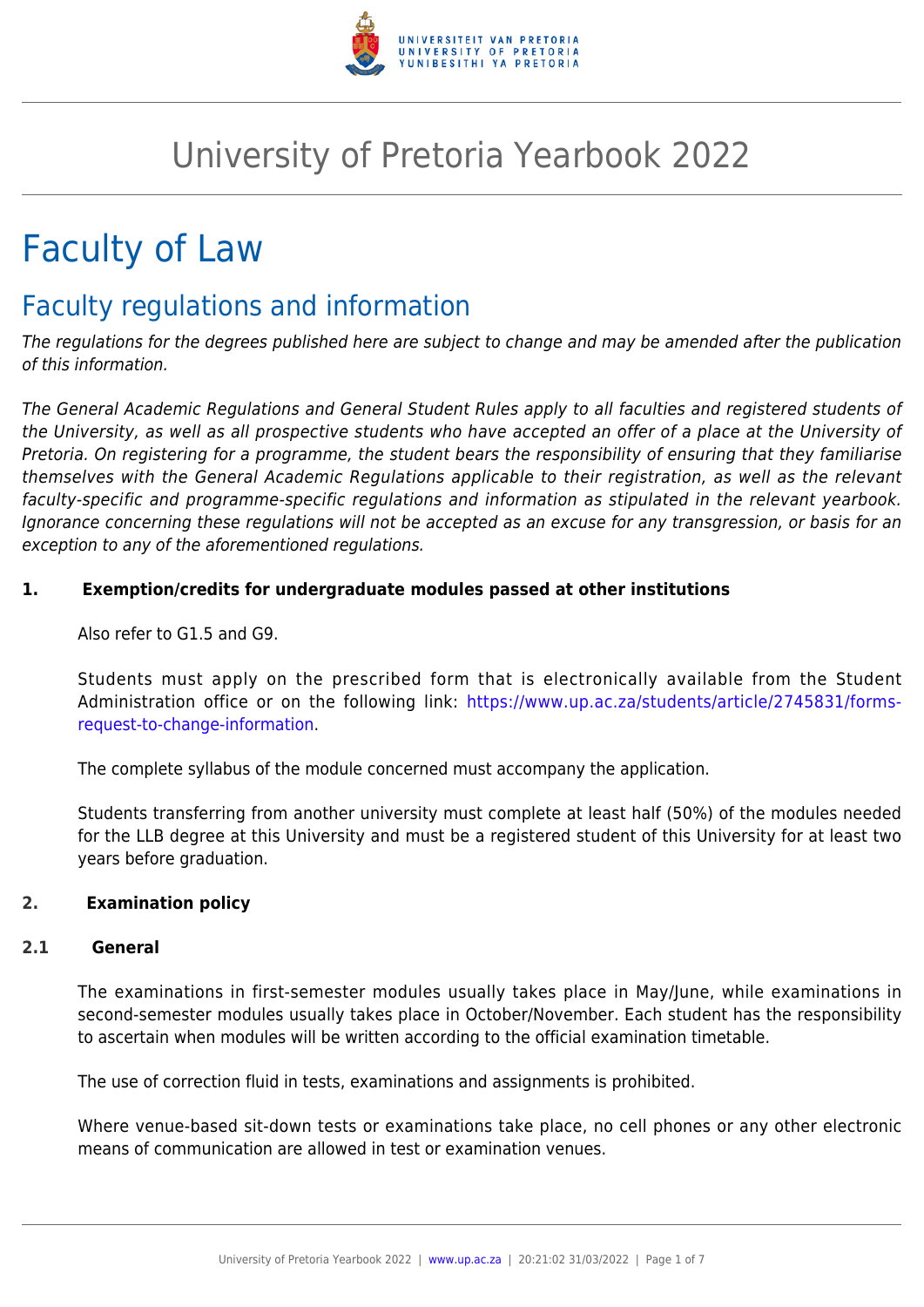

### **2.2 Examination admission and pass requirements**

A semester mark of at least 40% is required in order to be admitted to the examination in any module, with the exception of first-semester modules at 100 level for which the minimum requirement is 30%.

A final mark of at least 50% is required in order to pass a module. The final mark is the average mark of the semester and the examination mark but a subminimum of 40% is required in the examination in each module. Should the student fail to achieve the required subminimum, the lecturer could grant a supplementary examination, provided that the final mark is at least 40%.

The pass mark for essays, seminars, etc. is at least 50%.

# **2.3 Ancillary/discretionary examinations**

After completion of an examination and before the examination results are released, the examiners may summon a student for a special examination on particular aspects of the work of that module. This will rest within the discretion of the head of department and the lecturer concerned.

### **2.4 Feedback and re-marking of examination papers**

After an examination, departments provide feedback to students about the framework that was used by the examiners during the examination. The way in which feedback is given, is determined by the head of the department in consultation with the subject head. Students may apply for re-marking of an examination paper after perusal of such paper within 14 calendar days after commencement of lectures in the next semester. The prescribed fee has to be paid**.** The paper will then be re-marked by an alternate examiner appointed by the head of the department concerned. If the supplementary examination in the relevant module has already been written by the time that the result of the re-mark becomes available, a student will not be granted a supplementary examination based on the results of the re-mark but the head of the department in consultation with the subject head can award an ancillary/discretionary examination based on the results of the re-mark.

# **2.5 Supplementary examinations**

Supplementary examinations in first-semester modules usually takes place after the May/June examinations, while those in second-semester modules usually takes place after the October/November examinations.

To pass a supplementary examination, a student must obtain a minimum of 50% in the supplementary examination – the semester mark does not count and the supplementary mark is the final mark. The highest final mark that may be awarded to a student in a supplementary examination is 50%.

All students with a final mark of 40%-49% will qualify to write the supplementary examination. Additional supplementary examinations are not available for students who are unable to write the examination at the times scheduled.

#### **2.6 Special examinations**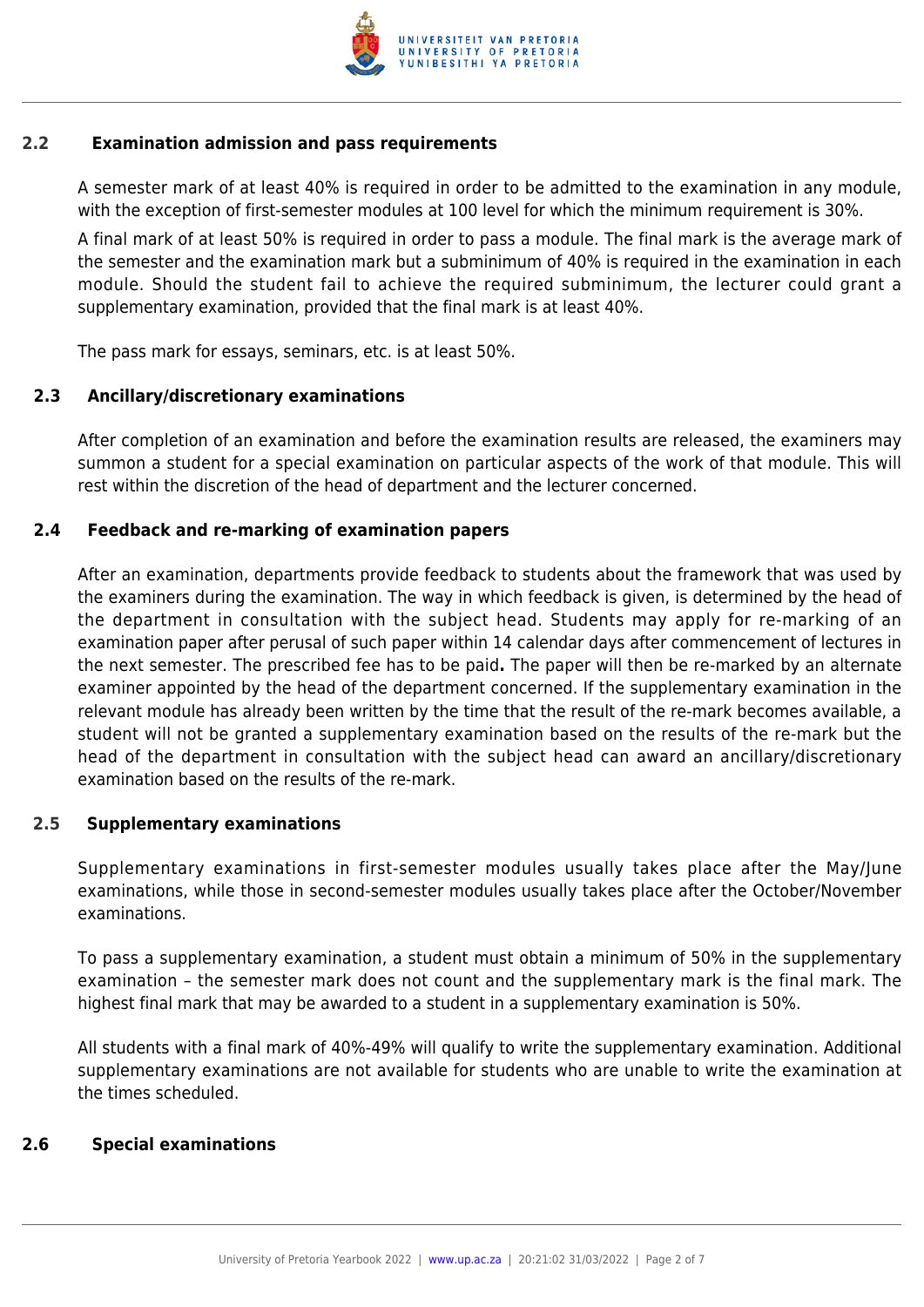

Students who do not write their examinations on the scheduled day, may apply for a special examination at the Student Administration office. Each request is referred to the Dean in consultation with the Student Matters Committee for a decision. Lecturers are not allowed to grant any permission for this category of examination. It is the responsibility of the student to ascertain whether his/her request has been successful. If permission has been granted, the student must write the special examination during the supplementary examination. Such a student will not qualify for a further supplementary examination.

Application for the above examination must be handed in at the Student Administration office together with a valid medical certificate not later than three working days after the module should have been written. The worn excuses of having overslept or read the timetable incorrectly will not be accepted.

A student who has been granted permission to write a special examination and who then fails to write the examination will not qualify to submit any such application at a later stage.

In the case of illness, a doctor who treated the student must certify on a medical certificate that the particular student was, in the doctor's opinion, not in a fit state to prepare for or to sit for the test as a result of ill health. A medical certificate indicating that the student was, according to his/her own opinion, unfit to prepare for or to sit for the test is unacceptable.

A medical certificate will not be accepted if it does not contain the physical address, telephone number and stamp of the doctor/medical practice. The practice number should also be indicated on the medical certificate.

Where in the course of his/her studies at the University of Pretoria a student applies for a special examination in a law module for the fifth (or further) time, that student may be requested to appear before the Student Matters Committee of the Faculty to substantiate why he/she should be allowed to write another special examination.

In cases where a reason other than sickness is relied upon, the student must submit an affidavit that reflects the reason for his/her absence from the examination. Further evidentiary documents or supporting affidavits as determined by the subject head must also be submitted.

The general rule is that a student does not qualify for a special examination if the student elected to write the scheduled examination while ill. In exceptional circumstances the Student Matters Committee may rule otherwise, taking into account factors such as the nature of the illness, the student's academic record and the student's performance in the scheduled examination.

# **2.7 Chancellor's examinations**

A final-year student who has not complied with all the requirements for the LLB degree, with four or less modules will qualify for a chancellor's examination in January of the following year. The Chancellor's exam fee must be paid before sitting for the examination. Should the student fail the module(s), the particular module(s) must be repeated in full. For all four (or fewer) modules the student must have obtained at least examination entrance in the final year of registration. However, if a student has a single module outstanding to complete the LLB degree, she/he will be allowed to write the January Chancellor's examination if she/he had at any time during her/his studies obtained at least examination entrance for that outstanding module.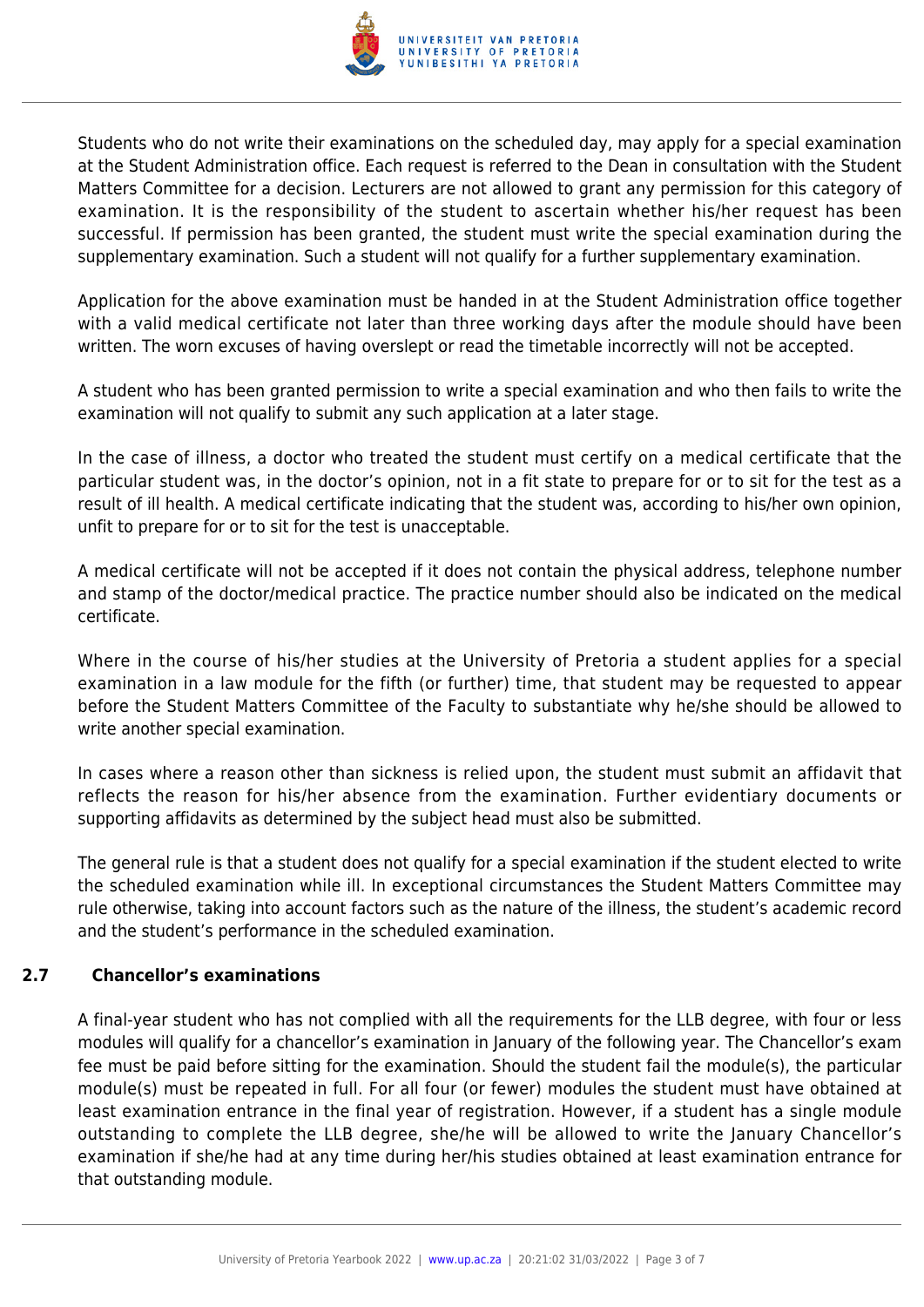

#### **2.8 Class attendance**

Class attendance in all law modules and for the full duration of the LLB programme is compulsory for all students. The course coordinator of a particular law module must publish the attendance requirements of that module in the study guide and must set out how class attendance will be monitored.

A student may be refused admission to the examination in a particular law module if he/she failed to fulfil the published attendance requirements in that module.

#### **3. Test policy**

#### **3.1 Semester tests/assignments**

There will be at least two evaluation opportunities per semester or year module in the first three years of the LLB programme and at least one evaluation opportunity per semester for the final-year semester or year modules.

Exceptions:

- Modules in which the Faculty has given permission in advance that the semester mark may be calculated in another manner.
- Where a student is only taking a special test as described hereunder.

The dates of official semester tests may only be changed with the permission of all members of a class group present during a scheduled lecture. If such a change of schedule occurs, the onus is on each student to find out about it. Absence from the class in which such arrangements were made will not serve as an excuse.

Students are entitled to perusal of test scripts and assignments but not to a re-mark by either the lecturer or an external examiner. However, in exceptional circumstances the head of the relevant department may, in consultation with the deputy dean, make a ruling regarding the re-marking of a test script or assignment. In general, an application for a re-mark must be brought within two weeks after the test script or assignment has been made available to the student.

#### **3.2 Special tests**

There is only one special test opportunity and this takes place at the end of the semester. Students must obtain the details from the lecturer. The test will cover all the work completed up to the date of the test, unless the lecturer concerned, in consultation with the relevant head of department, indicates otherwise.

A student who is unable to write an official semester test on the scheduled date or at the scheduled time, must apply in writing for a special test.

Application must be made in writing before the date of the test to the lecturer responsible for the administration of the module concerned or at the departmental secretary. Where this is not possible, the application must be made within three working days after the date of the test.

In the case of a student being required to write two semester tests that are scheduled to take place on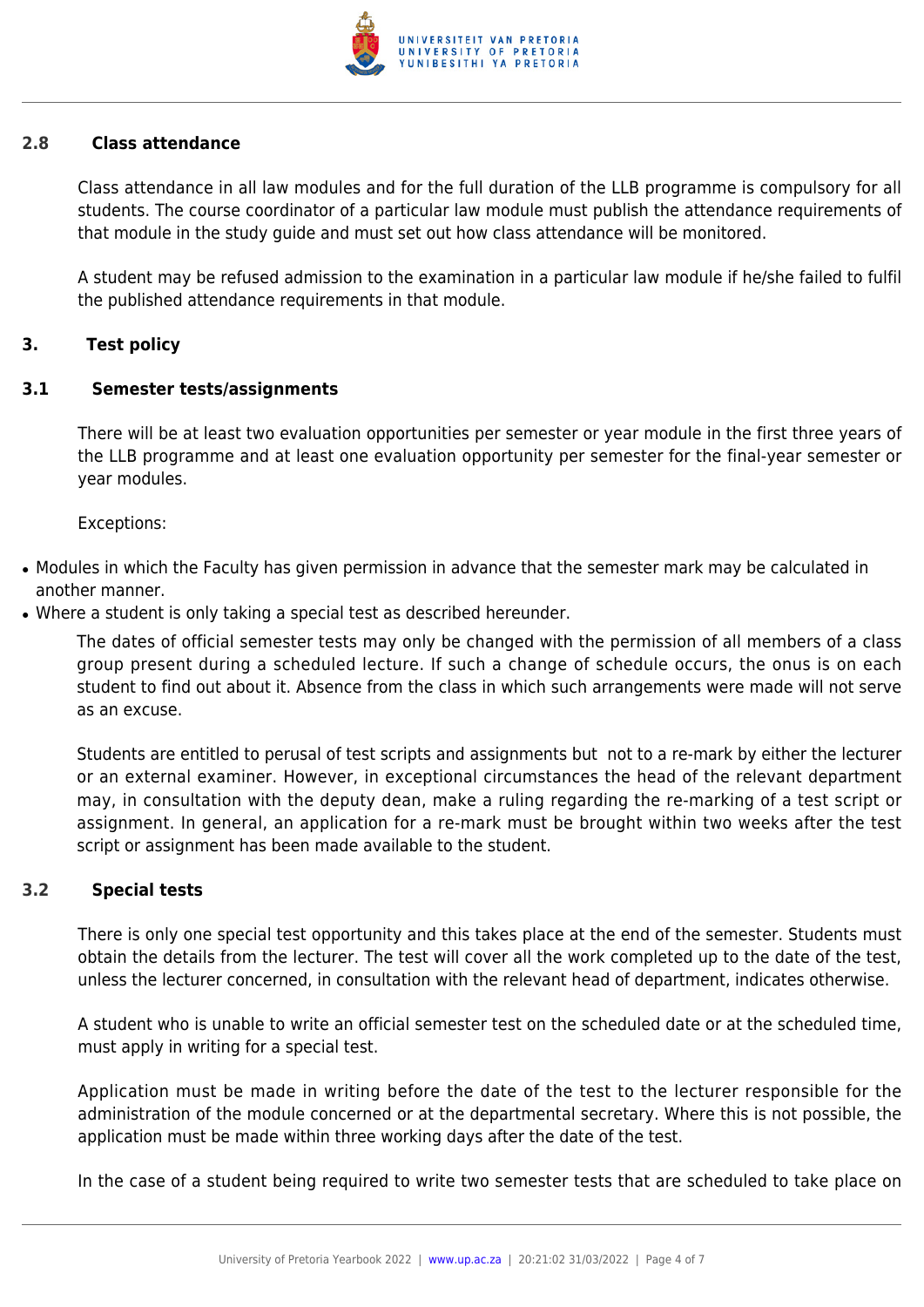

the same day and time, the student must write the scheduled semester test in the module that he/she is repeating, and the extraordinary test in the module that he/she is not repeating.

In the case of illness, a doctor who treated the student must certify on a medical certificate that the particular student was, in the doctor's opinion, not in a fit state to prepare for or to sit for the test as a result of ill health. A medical certificate indicating that the student was, according to his/her own opinion, unfit to prepare for or to sit for the test is unacceptable.

A medical certificate will not be accepted if it does not contain the physical address, telephone number and stamp of the doctor/medical practice. The practice number should also be indicated on the medical certificate.

In cases where a reason other than sickness is relied upon, the student must submit an affidavit that reflects the reason for his/her absence from the test. Further evidentiary documents or supporting affidavits from persons who may be able to give evidence regarding the situation must also be submitted. In the event of a funeral, a copy of the death certificate of the deceased or other substantiating evidence is required together with an explanation of the relationship between the student and the deceased.

The worn excuses of having overslept or read the timetable incorrectly will not be accepted.

Students must confirm with the lecturer that a special test has been granted. A student, who cannot get hold of the lecturer in person, must preferably hand the documentation to the relevant departmental secretary.

A record is kept of every application for a special test. This information may later be disclosed to prospective employers who seek letters of reference from the Faculty.

A student who has been granted permission to write a special test and who then fails to write the test, will not qualify for any such test at a later stage unless the head of department determines otherwise.

Where a student wishes to write two or more special tests that are scheduled to take place on the same day and time, the student must apply in writing to the Student Matters Committee to be allowed to write special test in all relevant modules. The Student Matters Committee must consider the application and may grant or deny the application to write one or more aerostats/extraordinary tests. If the application to write all relevant special tests is granted, the Committee must rule on how the clash is to be resolved.

A student does not qualify for a special test if the student elected to write the scheduled test while ill. In exceptional circumstances the head of department may rule otherwise, taking into account factors such as the nature of the illness, the student's academic record and the student's performance in the scheduled examination.

# **4. Releasing of assessment feedback**

Lecturers will advise students where test scripts will be made available. The lecturer will give the students feedback on semester tests, either by way of a written memorandum or a class discussion. Each department will also make known to students the process by which changes to marks, will be handled in that department.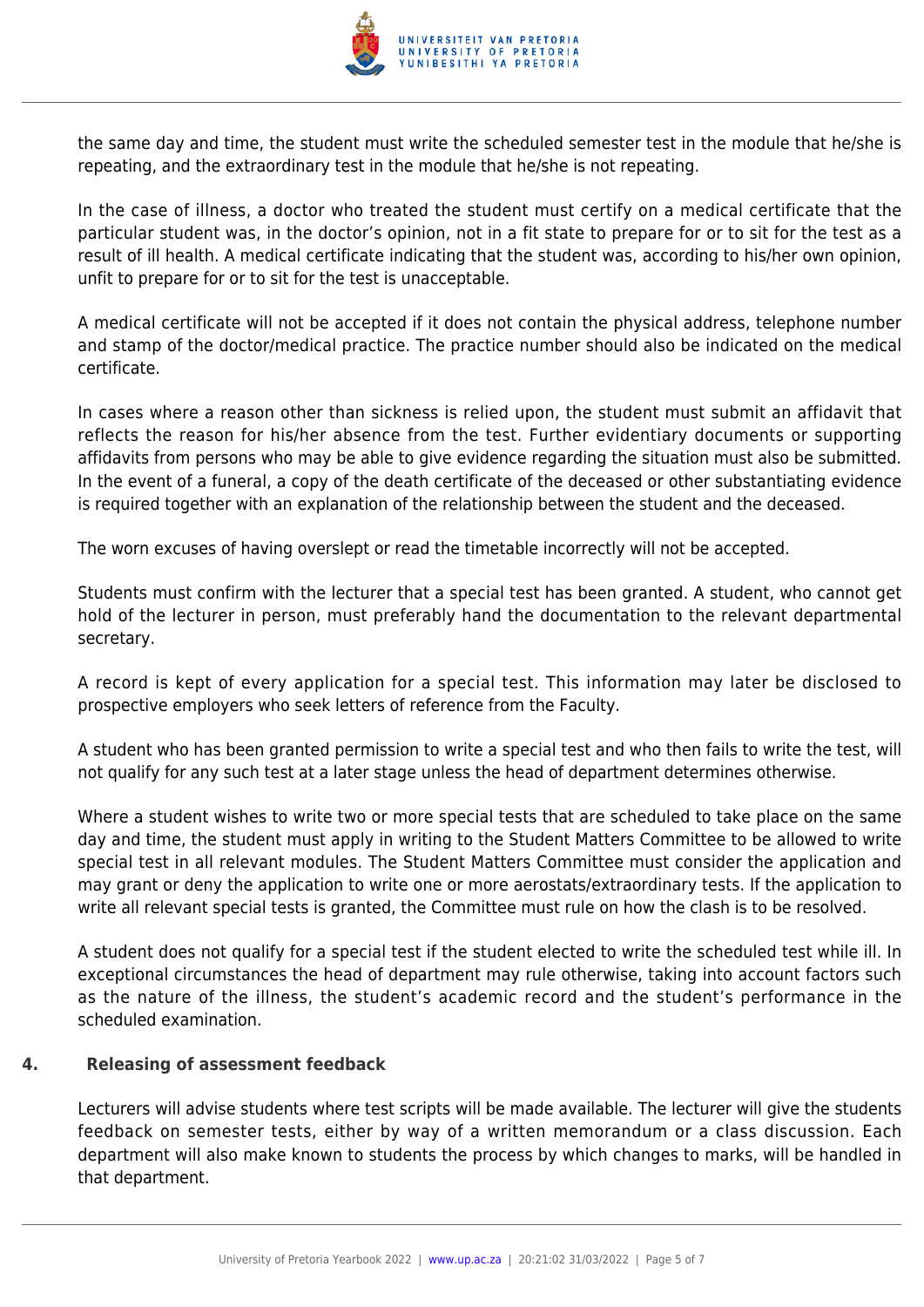

Lecturers will advise students in advance of the date on which perusal of examination papers will take place. At such a perusal session there will be a written memorandum or the lecturer must otherwise, by a method that he/she shall determine, give the students feedback on the paper. Students who are unable to attend the official perusal session may apply to the lecturer, in the same manner as for a special test, for an opportunity to see the examination script. No lecturer is under any obligation to grant any student such a perusal opportunity more than two weeks after the commencement of the following semester. (Refer to G14 Perusal and re-marking of examination scripts.)

Final marks will be available on the student portal.

Lecturers are entitled to destroy examination scripts one year after the completion of the relevant examination session.

# **5. Handling of problems and consulting hours of the Dean and lecturers**

Students who have a problem must first determine whether the problem relates to their registration with the University or to the module. In both instances the Student Administration should be consulted first.

A problem regarding the content of a particular module must first be taken up with the specific lecturer responsible for the module. If the student cannot be assisted with his/her problem at this level, he/she must consult with the relevant head of department and afterwards with the Dean, if necessary.

Lecturers in a specific department work under the guidance of a head of department. Lecturers or the head of the department can be consulted during their consulting hours or otherwise, by appointment. If a lecturer must be consulted by appointment, the appointment must be arranged with the relevant lecturer or the departmental administrator.

Students may consult the Dean by making an appointment, in advance, with the Dean's office.

# **6. Testimonials required for good conduct**

Students suspected of dishonest conduct maybe charged with misconduct. If the student is found guilty, disciplinary steps maybe taken, of which suspension from the university is one possibility. Dishonest conduct may include but is not limited to copying of work during tests or examinations; copying of assignments/plagiarism; the illegal use of notes during tests and examinations; the submission of forged medical certificates or false affidavits.

Prospective law students must note that the governing bodies of the legal profession require every prospective candidate who applies for admission to the profession to submit a testimonial from the Faculty of Law to satisfy the governing body that he/she is fit and proper to do so. The testimonial should disclose any previous criminal convictions or disciplinary steps taken against the applicant. In such instances a decision will be taken by the governing body and it is possible that the application can be refused. Please note that it may take up to 10 working days for the Faculty of Law administrative staff to have such a testimonial prepared.